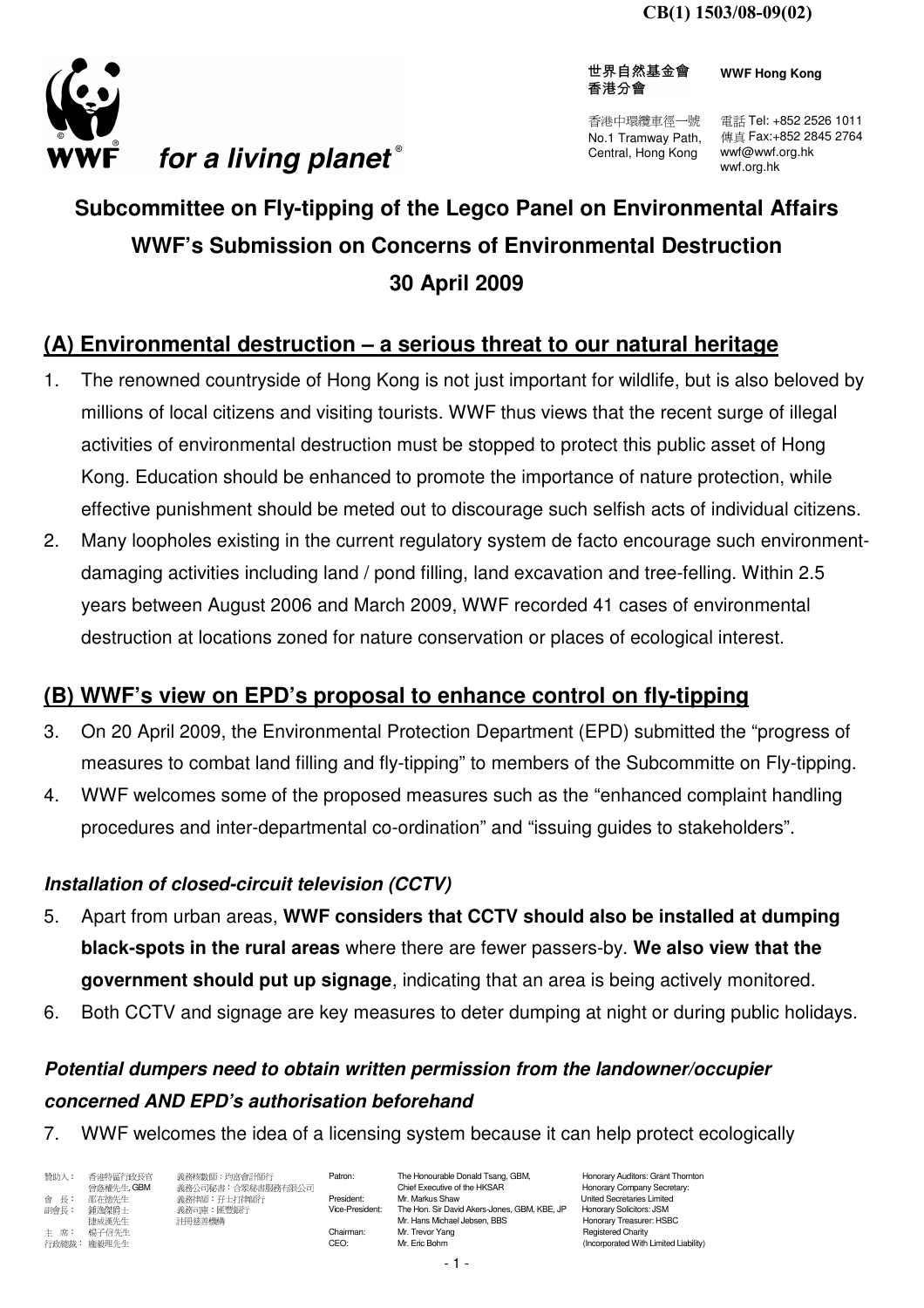important sites that are privately owned from the impact of dumping.

8. A well-known example of such sites is a bird hotspot at Kam Tin North commonly referred by birdwatchers as "the buffalo field". Years of dumping construction and demolition materials have threatened this valuable habitat for birds. The proposed licensing system can allow the government to reject dumping applications on-site when ecological impact is envisaged.

### **(C) WWF's other suggestions on fly-tipping**

#### **Plugging the loophole of the Town Planning Ordinance**

- 9. Under the current planning control, Planning Department has no enforcement power against land filling or excavation within statutory outline zoning plans (OZP) which are not previously covered by Development Permission Area Plan (DPAP). Some of these current OZPs cover Tai Po, Ma On Shan, South Lantau and Lamma. Unfortunately, the loophole means that it is legal to fill up or excavate the private land zoned for conservation purposes within these areas.
- 10. **WWF strongly requests the Government to plug such a loophole. The loophole results in imminent threat to ecologically important areas (e.g. Mui Tsz Lam priority site, Tai Po Kau headland), important wildlife habitats (e.g. the endemic Romer's tree frog in Lamma<sup>1</sup> ) and natural scenic areas such as South Lantau Coast.**
- 11. It is a matter of principle that, regardless whether it is previously covered by DPAP or not, land zoned for conservation purposes should be protected from dumping / concrete paving / excavation anyway unless statutory approval is granted for such actions.
- 12. The EPD's licensing system is insufficient as a measure to plug such a loophole as it is not designed to prevent small-scale dumping nor land excavation. WWF is of serious concern that developers have already taken and are likely to take further advantage of this loophole to pave way for future development by trashing sites beforehand.

#### **Reviewing the penalty on illegal land filling and excavation**

 $\overline{a}$ 

13. As shown in the table below, the penalty imposed by the court on environmental destruction is pitifully low, compared with the maximum penalty specified in the relevant ordinances:

| Relevant              | <b>Example(s) of environmental</b>                                         | <b>Maximum fine level specified</b> | <b>Average fine imposed</b> |
|-----------------------|----------------------------------------------------------------------------|-------------------------------------|-----------------------------|
| <b>Ordinances</b>     | destruction regulated by Ordinances                                        | in the Ordinances                   | by the court in 2007        |
| <b>Waste Disposal</b> | Depositing of wastes in any place, except \$500 000 and imprisonment for 6 |                                     | \$4 0 28                    |
| Ordinance (WDO)       | with lawful authority or with permission of   months                       |                                     | (Source: EPD)               |
| Ch. 354               | land owners or lawful occupiers                                            |                                     | Website <sup>2</sup> )      |
|                       | (Source: Section 16A of WDO)                                               | (Source: WDO Section 18)            |                             |
| Lands (Miscellaneous  | Unlawful excavation in unleased land                                       | \$50 000 and imprisonment for 6     | \$2 750                     |
| Provisions)           | (Source: Section 10 of L(MP)O)                                             | months                              | (Source: WWF's              |
| Ordinance Ch. 28      |                                                                            | (Source: Section 10 of L(MP)O)      | record)                     |

<sup>1</sup> See Bryon Taylor's "Lamma residents seethe over dumping in stream" in the South China Morning Post on 12 April 2009 <sup>2</sup> http://www.epd.gov.hk/epd/english/laws\_regulations/enforcement/resource\_enfor2.html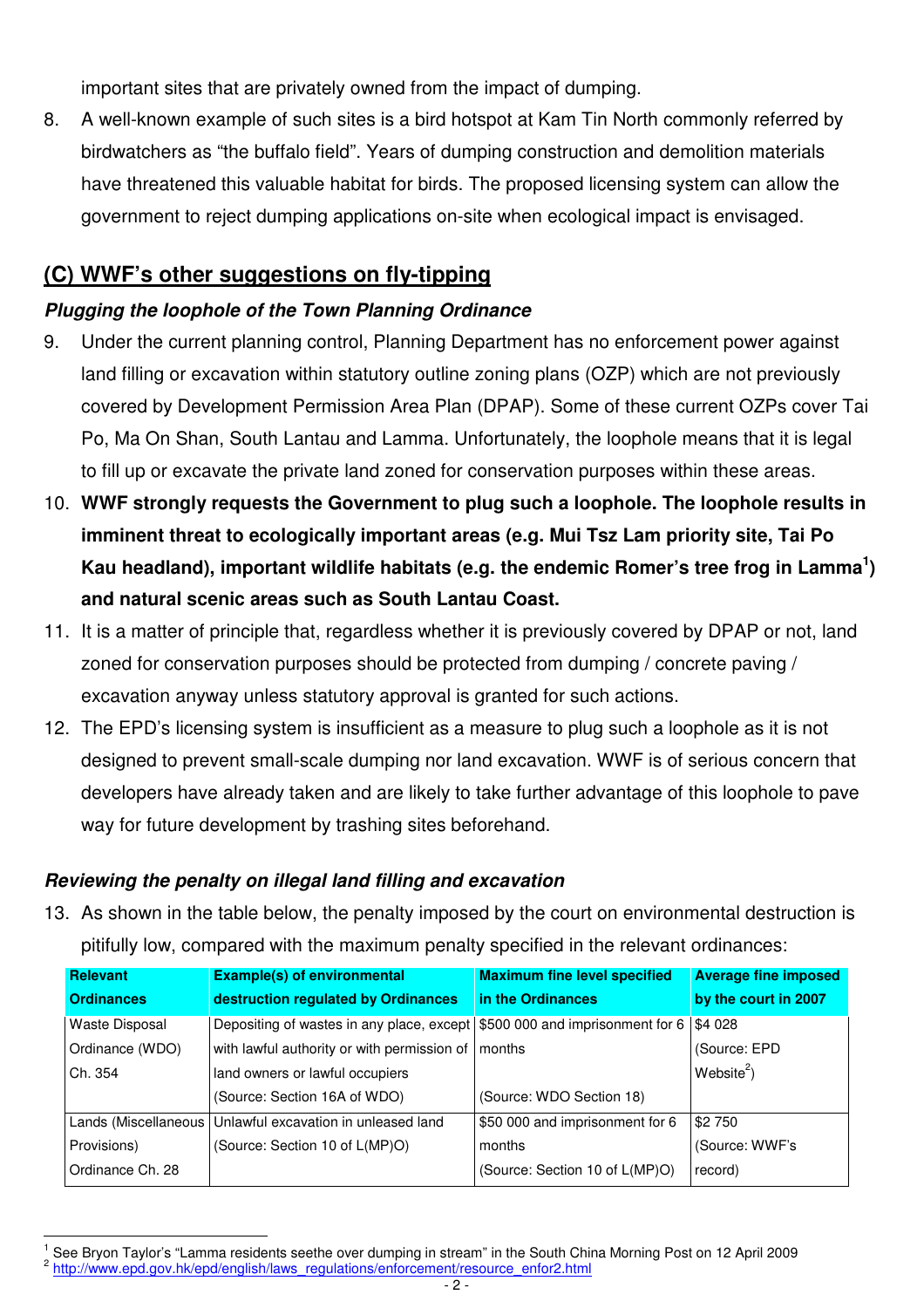- 14. **The Government should therefore consider amending the relevant legislations to increase the penalty level.** This does not necessarily mean an increase in fine. It can be:
	- a. temporarily impounding the vehicles involved in dumping activities or the machinery involved in illegal excavation activities<sup>4</sup>; and
	- b. temporarily suspending the vehicle licence of the truck drivers who illegally fill up the land.

### **Review the staffing and resources deployed in enforcement**

- 15. **WWF considers that the Development Bureau and Environment Bureau should explain whether the current staffing and resources deployed in enforcement arrangements are adequate to deal with the rising number of environmental destruction cases.** If not, the Government should significantly increase the staff and resources deployed in enforcement.
- 16. It is of common sense that a limited number of staff can only handle a limited number of environmental destruction cases every year. Searching for evidence, taking statements from witnesses, joint-department actions and legal proceeding are all very time-consuming and can take months or sometimes even years to process. It is impossible for enforcement staff to follow each case closely on the current trend of surging cases.

### **Spotter scheme for rural areas**

17. The Government should consider co-organising "spotter scheme" with District Councils and environmental concern groups (e.g. hiking groups) to equip voluntary members of the public with the relevant knowledge required in monitoring unauthorised land filling at the black spots in the New Territories, as an effort to utilize community power to curb such unauthorized activities on a local and focused basis.

# **(D) WWF's views on tree-felling**

 $\overline{a}$ 

# **Tree-felling on private land zoned for conservation purposes**

18. **It is also WWF's view that trees on private land zoned for conservation purposes (e.g. Country Parks, Conservation Area zoning) should be protected from felling**. **Trees on some private land zoned for conservation purposes are currently NOT protected from felling.** From our correspondence with the government, we know that this is due to the lack of tree-felling restriction clause in the old government land lease.

<sup>&</sup>lt;sup>3</sup> http://www.pland.gov.hk/info\_serv/cep/enforcement/enforce\_e.htm#q14

<sup>&</sup>lt;sup>4</sup> UK's penalty against fly-tipping is even heavier. Under the UK's Environmental Protection Act 1990, it is stated that 'the court may also make an order to deprive the offender of his rights to a vehicle (and its contents) if the court is satisfied that the vehicle was used to commit an offence" Source: ENCAMS. "Flytipping and the law – a guide for the public". Pg 4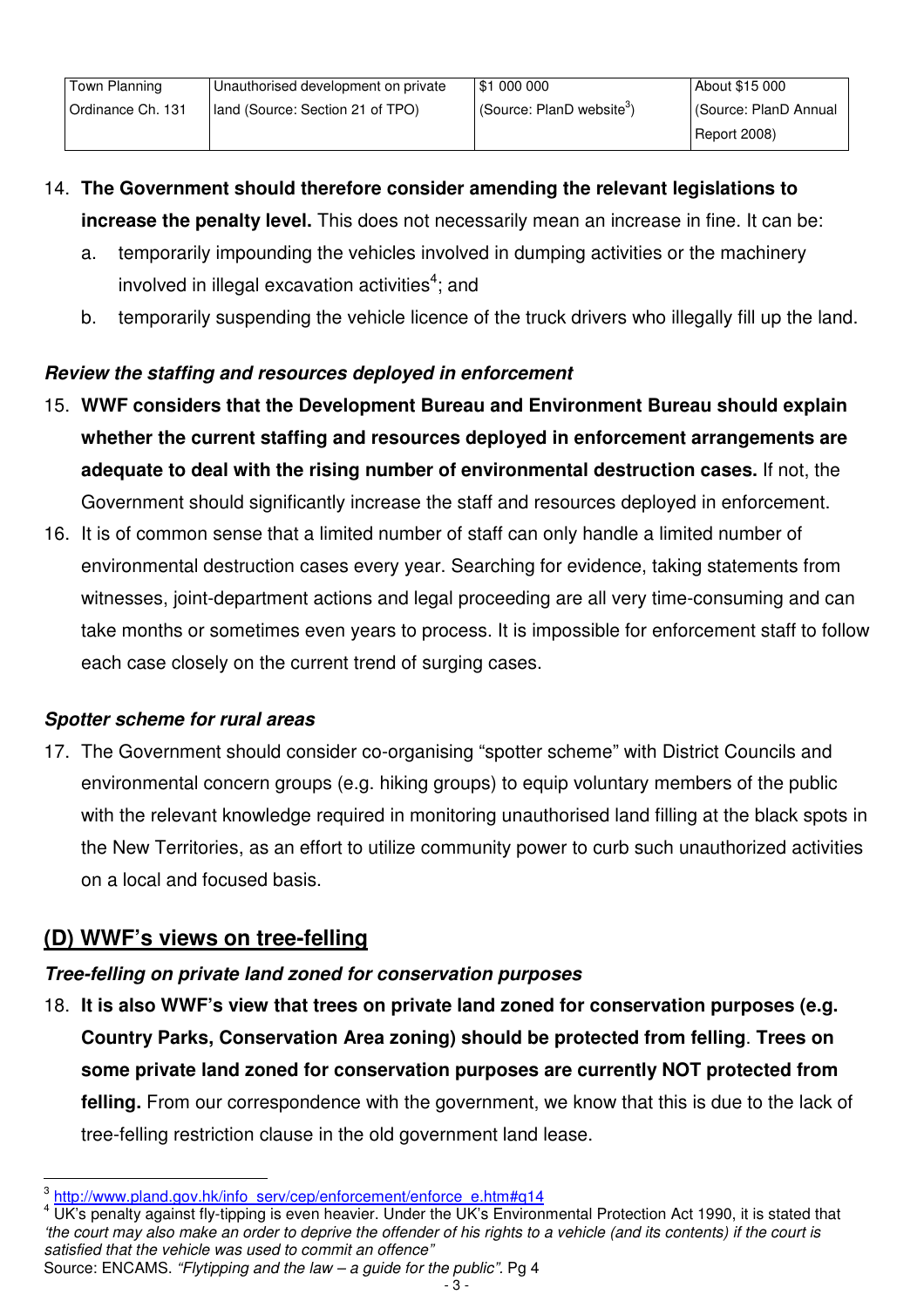- 19. Under the Town Planning system, the intentions of conservation zonings such as "Conservation Area" ("CA") and "Coastal Protection Area" ("CPA") are respectively to "protect and retain the existing natural landscape, ecological or topographical features for conservation, education and research purposes ...<sup>,5</sup> and "conserve, protect and retain the natural coastlines and the sensitive coastal natural environment, including attractive geological features, physical landform or area of high landscape, scenic or ecological value ..."<sup>6</sup>.
- 20. However, we seriously question the effectivness of the existing regulatory mechanism: how can the Government conserve the ecological or natural features on those private land zoned as "CA" or "CPA" if felling trees on such areas without prior government's approval is not illegal !
- 21. The government stated that the "Town Planning Board (TPB) would take into account all relevant factors, including possible environmental degradation, in considering planning applications<sup>37</sup>. WWF agrees with TPB's view towards development applications with prior environmental degradation. However, such an approach is too passive and TPB's power to reject an application only serves to discourage future applications but plays no role in preventing destruction activities. Since the cost of damaging and the risk of getting caught are both low, the person committing such acts are not detered in any way. Public money would be required to reinstate the damaged sites, if discovered. It may take years or even decades for the natural habitat to grow back into its original state provided that reinstatement is feasible.
- 22. **Unfortunately, at the moment, there is no legislation to empower the Government to undertake investigation and enforcement actions against tree-felling on private land zoned as "Green Belt", "CA" or "CPA", even though such activities are not in line with the zonings' planning intentions.**
- 23. **We urge legislators and the Government to plug this loophole by considering amendment to the current legislations.**

#### **Raising the awareness of villagers**

 $\overline{a}$ 

- 24. WWF understands that many villagers hold the view that they can do whatever they want with the land within their own village. Many of them also hold the primitive view that if trees are felled in advance, they will have a higher chance of getting their small house applications approved.
- 25. We urge the Government to undertake extensive and effective public education work, to inform villagers that their applications for small houses would not gain sympathetic considerations from the Town Planning Board if tree-felling is undertaken in advance.

#### **Tree-felling on private land within Country Parks**

<sup>&</sup>lt;sup>5</sup> Reference is made to the Town Planning Board - Master Schedule of Notes http://www.info.gov.hk/tpb/en/forms/Schedule\_Notes/msn\_ca\_e.pdf

<sup>6</sup> Reference is made to the Town Planning Board - Master Schedule of Notes http://www.info.gov.hk/tpb/en/forms/Schedule\_Notes/msn\_cpa\_e.pdfv

<sup>7</sup> Paragraph 17 of the minutes of the meeting of Panel on Environmental Affairs on 30 June 2008